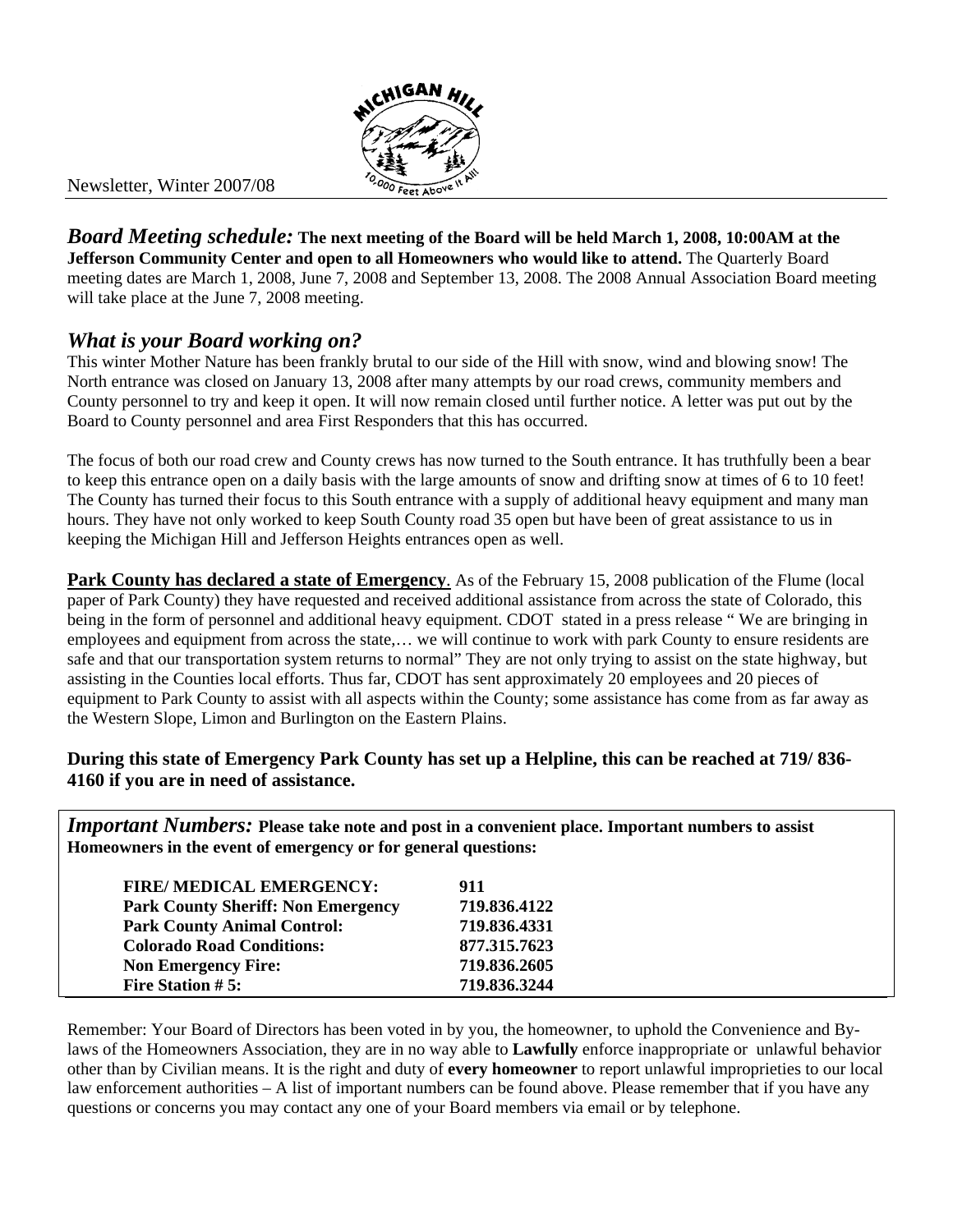# *Meeting Minutes:*

#### **All meeting minutes may be found on the MHOA website at www.MHHOA.com**

- ¾ December 1, 2007 Board of Directors meeting minutes are also enclosed.
- $\triangleright$  Special meeting of the Board of Directors minutes are below.

Michigan Hill Owners Association Board of Directors Meeting Minutes

January 12, 2008

Special board meeting called to order by Board President Terry Hull at 10:05 AM at Steve Johnson's house.

Board members present are: Terry Hull, Terry O'Neill, Steve Johnson, Loretta Hubert and Larry McClymonds. Note: Loretta and Larry were present via telephone.

The Board of Directors expresses their deepest sympathy to Loretta, her husband Gene passed away a few days earlier.

#### **Special Meeting Due to Heavy Snow Fall and Blowing Causing North Entrance Issues**

The large amount of snow and subsequent blowing and drifting has created several closures of the north entrance. The board had approved approximately \$4K in additional funds to bring in additional equipment to open up the north entrance a couple of times. Several people were contracted with to open up the north entrance including Terry Hull. Several MHOA members questioned the Board's use of Terry Hull as a conflict of interest. The Board's decision was based on many factors including availability and cost. No conflict of interest has occurred.

The Board began discussions regarding the closure of the north entrance due to the heavy snow falls and the additional funds which will be required to keep it open. Areas of concern which were addressed by the Board were: emergency vehicle access, trash pickup, propane delivery and general access to the hill. Terry Hull talked to the fire department and the ambulance service. They all typically use the southwest entrance to the hill. The county noted that if we closed our north entrance that it would save the county over \$100K. The trash and propane companies have no issue with the north entrance being closed.

The Board discussed the current pricing of local snow removal equipment available; most operators are charging \$100-\$150 per hour for their equipment with operator. Every time we have to bring additional equipment to open up the north entrance it cost MHOA \$2K-\$3K. It was also noted that during the Annual Owners Meeting in August there was general consensus that closing the north entrance during winter was an acceptable option.

The Board also discussed the snow plowing contract and the performance of Sheldon Burton. Other than the issue with the north entrance, the general opinion was that Sheldon was doing a good job. It was also noted that this year's snow fall was more than typical. The Board will continue to look at additional options including the purchase/lease of additional equipment and a possible new winter only entrance road.

Steve Johnson motioned that we close the north entrance for the winter and notify all owners in the annual dues notice. Terry Hull seconds, followed by a brief discussion and then passes by a unanimously Board vote.

The intersection of Michigan Hill Road and Georgia Pass will not be maintained or plowed during the closure of the north entrance. Georgia Pass will be plowed just north of the Coles driveway, lot 165. Michigan Hill Road will be plowed just passed the last cabin on the right, lot 168, as you drive to the northwest.

Motion to end the meeting by Steve Johnson and seconded by Terry O'Neill. Motion carried on unanimous voice vote, meeting concluded at 11:10 AM. Respectfully submitted, Larry McClymonds Secretary MHOA

\_\_\_\_\_\_\_\_\_\_\_\_\_\_\_\_\_\_\_\_\_\_\_\_\_\_\_\_\_\_\_\_\_\_\_\_\_\_\_\_\_\_\_\_\_\_\_\_\_\_\_\_\_\_\_\_\_\_\_\_\_\_\_\_\_\_\_\_\_\_\_\_\_\_\_\_\_\_\_\_\_\_\_\_\_\_\_\_\_\_\_\_\_\_\_

### *Our newsletter:*

In an effort to keep all MHOA homeowners up the speed with the happenings on the Hill we have started printing a quarterly newsletter. This is an effective communication tool, yet a large expense to our Association. We would like to put a distribution list together for those of you that would like to receive this newsletter via email. This would cut printing and postage costs for the Association (last printing was at a cost of approximately \$250.00 to the Association). It is felt that those dollars may be used more wisely.

If you would like to receive the MHOA Newsletter via email please send a request to the MHOA website at **www.MHHOA.com** or you may email me directly at scatpuder@aol.com to be put on the MHOA distribution list.

As always any mailing address, telephone or email changes should be addressed the MHOA website. Thanks!

### *Owner's Annual Dues:*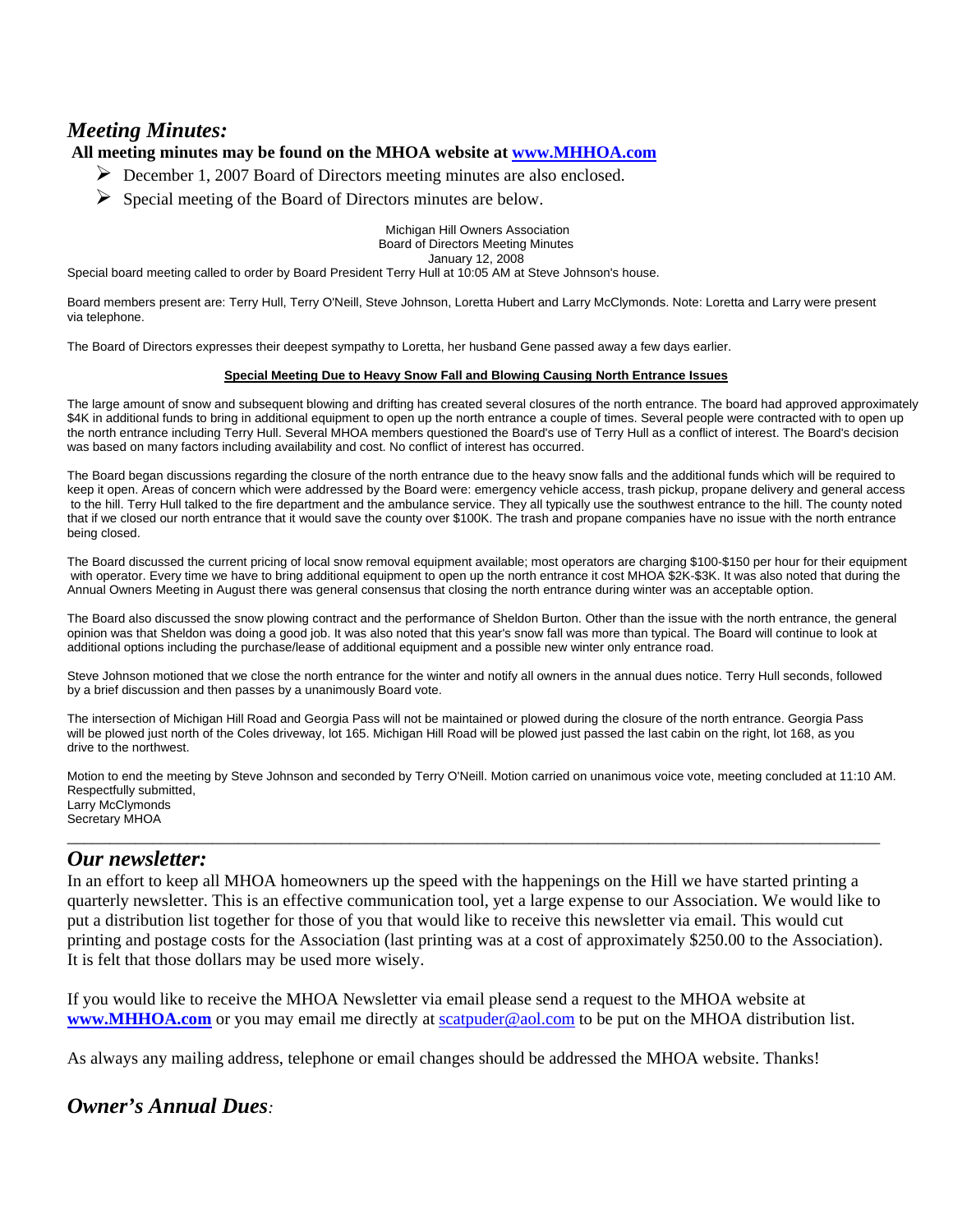The Annual Dues Assessment Invoices will be out shortly to you. In accordance with the vote at the Annual meeting in August, 2007 the Board authorized the appropriate changes to the Association by-laws to indicate an increase in dues effective January 1, 2008 to the amount of \$175.00 annually.

*Architectural Control Committee (ACC):* Homeowners by existing bylaws are required to submit for ACC approval an "Architectural Submittal Form" which can be found and printed off the MHOA website at www.mhhoa.com or you may get a form by contacting any one of your ACC or Board members. A copy of the Bylaws and Covenants may be found on the website also. **Prior** to any construction or painting changes, this form, along with a drawing of the proposed structure location with respect to property lines should be submitted to an ACC member for ACC review and approval. A Reminder, the purpose of the ACC is to enforce the Covenants and Bi-laws of Michigan Hill.

Fines and specific violation costs were the topic of the Board of Directors at the December 1, 2007 meeting, and became effective January 1, 2008. Failure to submit and ACC request form to the ACC and receive approval for any construction on Michigan Hill will result in penalty to the property owner, per occurrence, in the amount of five thousand dollars (\$5,000.00). Make sure you get ACC approval and of course you're County building permit!

# *Your MHOA Board Members:*

- **Terry Hull** President, 2 yr: tlhull@aol.com, (719)836-9603
- **Terry O'Neill** Vice President and ACC, 2yr: tp1819@localnet.com, (719)836-3377
- **Loretta Hubert** Treasurer, 1yr: hubertll@netzero.com, 303) 979-2073
- **Larry McClymonds** Secretary, 1yr: larry.mcclymonds@candogo.com, (303)885-3142
- **Steve Johnson** At Large, 2yr Roads, pond, Burn Pit: craftycrittersinc@hotmail.com, (719)836-6192

# **Architectural Control Committee (ACC)**

- **MHOA-ACC ATTN: Terry O'Neill PO Box 123, Jefferson, CO 80456**
- **Traci Bailey**, 3yr: scatpuder@aol.com, (720)935-6338, (303)688-3053
- **Tom Clinton**, 3yr: tomjerryclinton@aol.com, (719)836-2948
- **Blenda Crawford**, 1yr: bgcrawford@msn.com, (303)798-3830 /(719) 863-7100 cabin wknds)
- **Terry O'Neill**, 3yr: tp1819@localnet.com, (719)836-3377

#### **Michigan Hill Home Owners Association: PO Box 123, Jefferson, CO 80456**

Please note: In the Fall 2007 newsletter it was printed that the Board Members held 3yr terms, this was incorrect and has been corrected to 2 yr terms.

**Lot Compliance:** There are certain Lots that either do not understand or know the by-laws and Covenants on Michigan hill. (A copy of these can be found on our website at www.MHHOA.COM). The Board is in the process of addressing the following issues. All Homeowners are encouraged to read and be aware of the covenants and their rights as a homeowner with respect to Michigan Hill. Each property owner is responsible for reading, understanding and abiding by the MHOA Covenants and by-laws.

*Out Lots:* These are designed for the use of Michigan Hill wildlife to migrate as well as the natural pleasure of all homeowners. The out lots cannot be used under the by-laws and convenient by motorized vehicles under any circumstance. The Board does everything possible to uphold and maintain these out lots, as a Homeowner it is the responsibility of each of us to report unlawful activity to the local law enforcement authorities.

*Expired Tags*: Board members will be looking at each lot for expired vehicle/trailer tags, etc. you will then be receiving a letter from the Board to either update or remove said vehicles/trailers. Vehicles/trailers with expired tags are a violation of MHOA by-laws and Covenants.